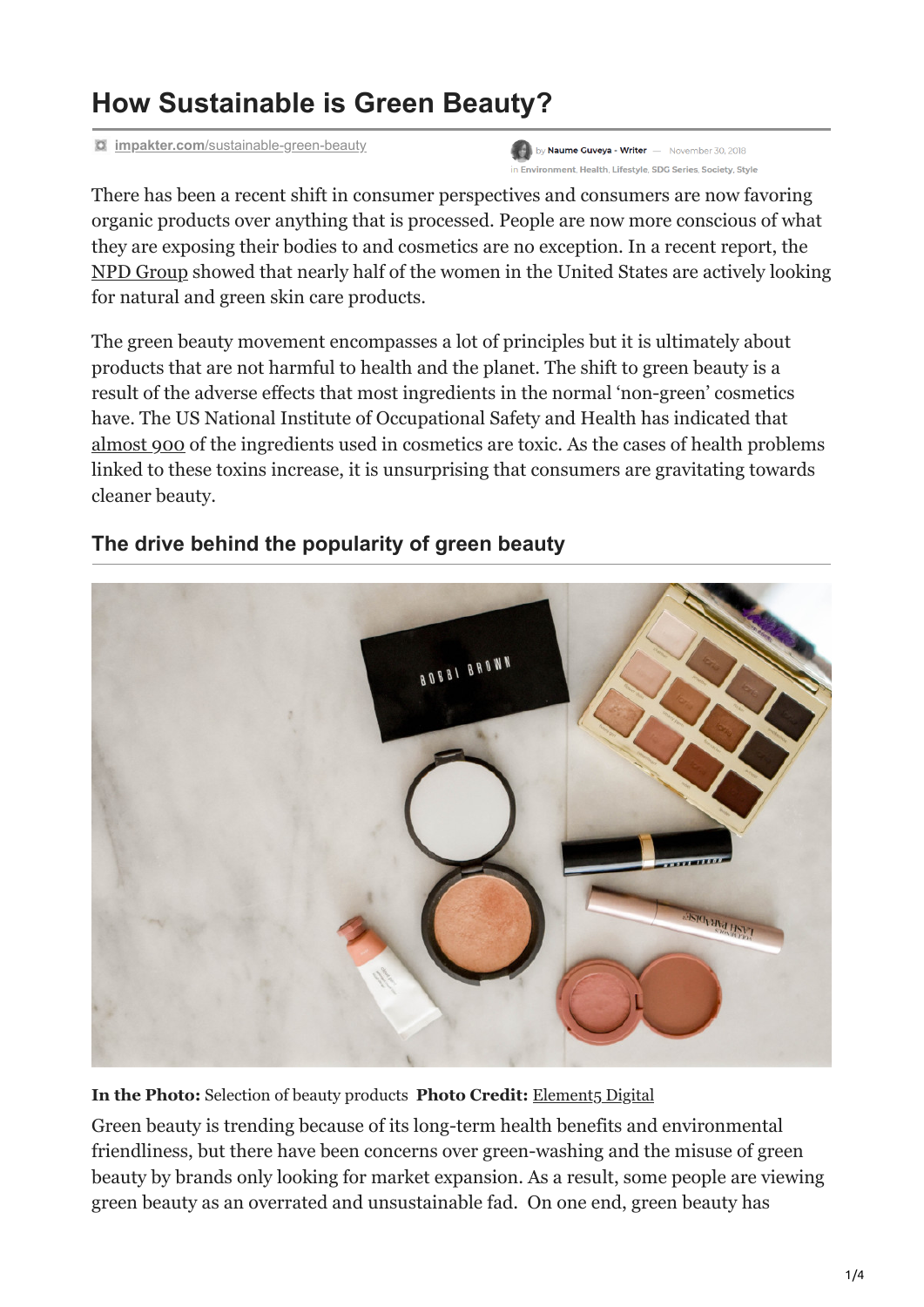become a symbol of health and environmental responsibility in the cosmetic industry, on the other, there is no regulation of the industry and there is no specific definition of what green beauty is. There is a lack of transparency and a lot of misinformation, so much so that some companies have cashed in on the high prices of their 'green products' which are [not truly green](https://eluxemagazine.com/magazine/fake-organic-brands/).

The green beauty industry is forecast to grow to [\\$22 billion by 2024](https://formulabotanica.com/global-organic-beauty-market-22bn-2024/) but as consumers become more knowledgeable about some cosmetic companies that are not delivering on the green promise, this figure may prove difficult to meet. The cosmetics industry has been self-regulated for over a century, however companies must now create robust systems for making products that adhere to strict ecological and health standards. A fundamental element behind green beauty is promoting sustainability, and despite the grey areas, and some bad rep that is stemming from ambiguous standards, it is still possible to make green beauty sustainable.



## **What does it mean to be truly sustainable?**

**In the Photo:** Illustration of strong team ethic **Photo Credit:** [rawpixel](https://unsplash.com/photos/tpLz5aKdQmM?utm_source=unsplash&utm_medium=referral&utm_content=creditCopyText)

Some companies have environmentally friendly formulations and excellent production and packaging practices, but sustainability is not just about consumers liking the product or using organic ingredients, and it goes beyond marketing and profitability. Sustainability is about going back to the core of the business and ensuring that being sustainable extends to company culture, goals and connections.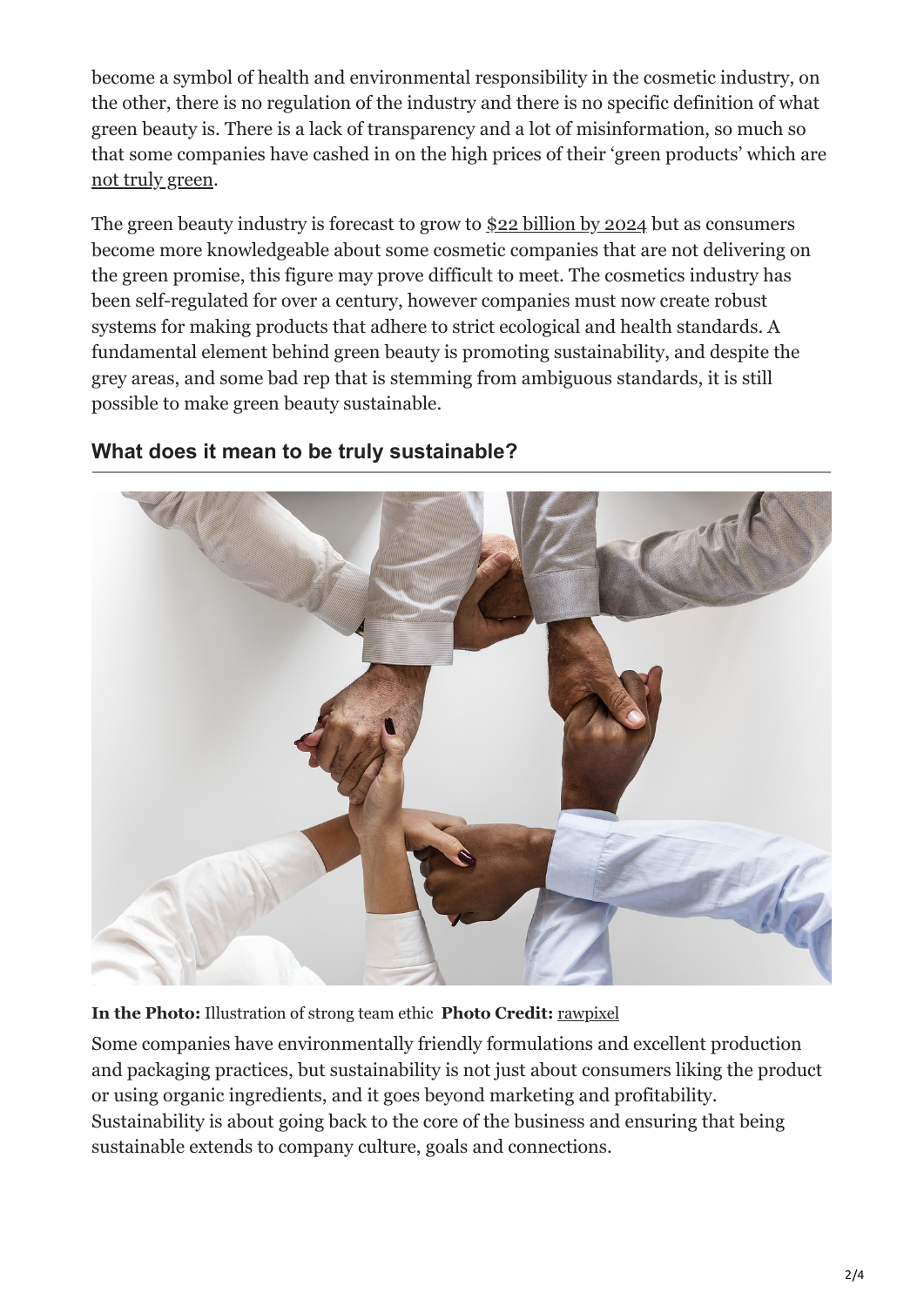Sustainability has to exist within the company structure and there should be synergy between personal and corporate values. Every company member has to know that they are accountable to the consumers who buy green beauty products in good faith. Consumers believe that their green beauty products are safe and good for the environment and each company should ensure that it delivers on this expectation. Indoctrinating sustainability in an organization will create an awareness of the ethical duty to protect the consumers and the environment, and if successful, we may see a decrease in the number of overpriced yet fake green beauty products. Some companies are taking time to [educate their teams](https://ssir.org/articles/entry/engaging_employees_to_create_a_sustainable_business) on the importance of sustainability and how it can form the basis for achieving profitability without sacrificing quality.

Consideration must be given to all company connections if green beauty is to be sustainable. There is no point in promoting green beauty as sustainable if all the links that bring the product together are not speaking the language of sustainability. Partners and promoters need to have sustainable practices that are not wholly focused on just the products. Suppliers are also an important connection that needs addressing. Some companies are mainly concerned with the safety profile of ingredients and not the source, but it is essential to have suppliers who ensure that ingredients are sustainable and 'truly green'. Other important functions that determine sustainability include those responsible for distribution, waste reduction and packaging using biodegradable materials.

The sustainability of green beauty depends largely on the sustainability of a company's long-term objectives. Consumers are becoming more knowledgeable and they are moving away from accepting information without verifying its authenticity. Many consumers are also highly interested in corporate social responsibility, therefore, companies will no longer get away with selling green beauty products that are not backed by green company strategies and objectives. Consumer support will likely be lost if company practices and ethics are not aligned with being green. For green beauty to be sustainable, company objectives have to reflect sustainability.

## **Sustainability goes beyond the promotions**